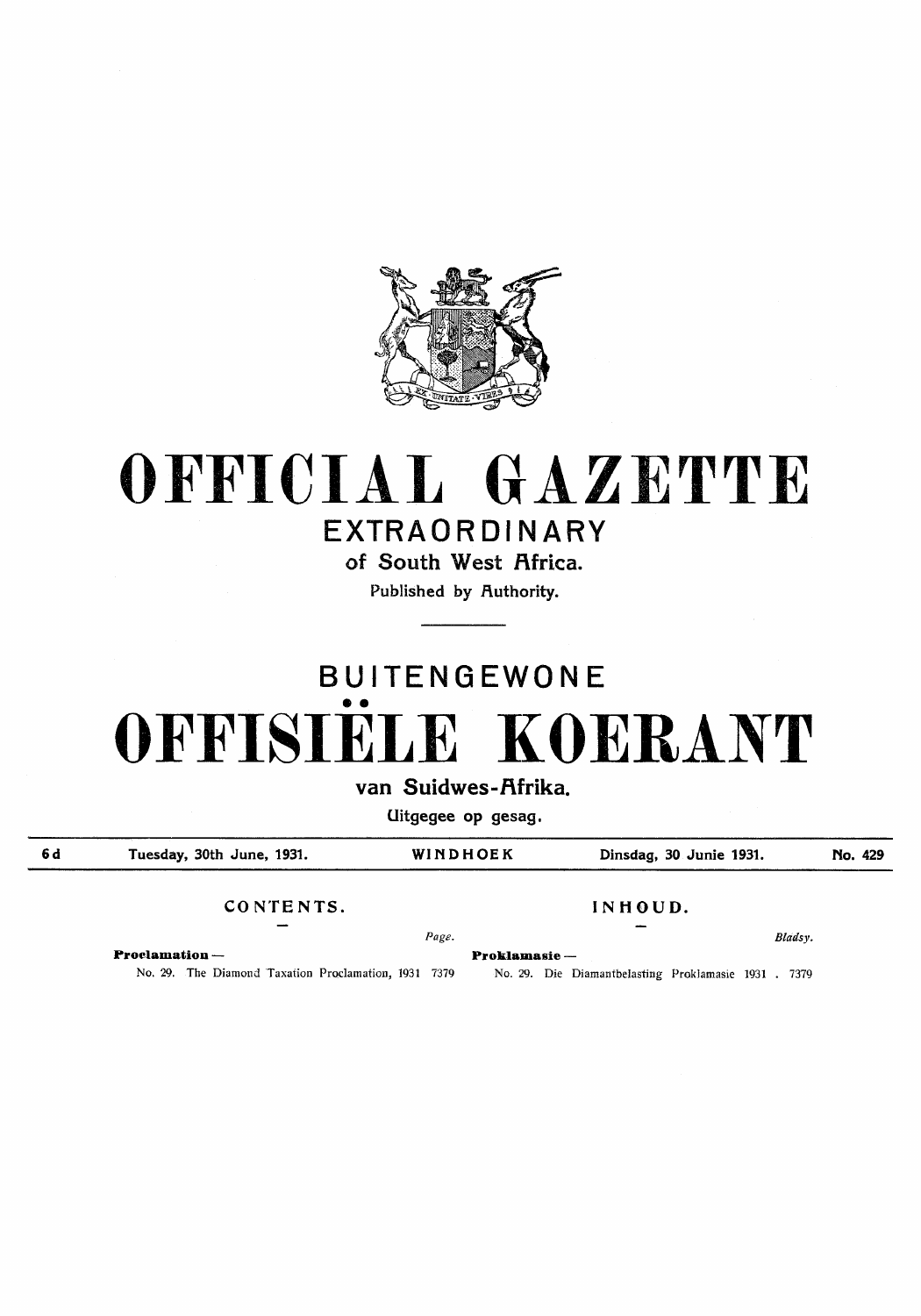## **PROCLAMATION PROCLAMATION**<br>BY HIS HONOUR ALBERTUS JOHANNES WERTH, AD- DEUR SY EDELE ALBERTUS IO HIS HONOUR ALBERTUS JOHANNES WERTH, AD- DEUR SY EDELE ALBERTUS JOHANNES WERTH, MINISTRATEUR VAN SUIDWES-AERIKA

No. 29 of 1931.] No. 29 van 1931.]

law relating to the duties and taxes to be levied on and die regte en belastings wat gehef moet word op en ten in respect of rough and uncut diamonds produced or founc\ ops1gte van ruwe en ongeslepe diamante binne Suidweslaw relating to the duries and taxes to be levied on and<br>in respect of rough and uncut diamonds produced or found<br>within South West Africa;

NOW THEREFORE, under and by virtue of the powers SO IS DIT dat ek uit hoofde van en kragtens die be-<br>in me vested, I do hereby proclaim, declare and make known voegdheid my verleen, hierby proklameer, verklaar an<br>kend maak

Repeals and<br>anvendments.

**rerms.** 

Diamond export<br>cuty imposed.

7379

in the first column of the First Schedule to this Proclamation in die eerste kolom van die Eerste Bylae van hierdie Prokla- wysigings.<br>are hereby repealed or amended to the extent indicated in masie word hierby herroep of the second column of that Schedule, and where any provisions toon in die twede kolom van daardie Bylae, en waar enige of any law not hereby specifically repealed are in conflict bepalings van enige wet wat nie spesiaal hierby herroep is with any provisions of this Proclamation, the provisions . nie,; in stryd is met enige bepa!ings van hierdie Proklamasie, 1. (1) The several provisions of the laws specified<br>in the first column of the First Schedule to this Proclamation<br>are hereby repealed or amended to the extent indicated in<br>the second column of that Schedule, and where any

the liability to pay the diamond export duty, the diamond is, dat die verpligting om die diamantuitvoerregte, die diaprofits tax and the diamond special tax imposed by this mant-profytbelasting en die spesiale diamantbelasting deur Proclamation would be unduly burdensome to any producer, . hierdie Proklamasie opgelê te betaal, onbehoorlik swaar vir having regard to all the circumstances of his business, may, on enige produsent sou wees, met inagneming van al die om-<br>such conditions as he deems fit, exempt the producer and standighede en onder sodanige voorwaardes as the diamonds won or found by him from liability for the mag ag, die produsent en die diamante deur hom gewin or<br>year 1931 or any later year or years in respect of the gevind kan vrystel van enige verpligting vir die jaar diamond export duty, the diamond profits tax and the of enige later jaar of jare ten opsigte van die diam antuitdiamond special tax aforesaid; and every producer so exempted voerregte, die diamant-profytbelasting en die spesiale diamantand the diamonds won or found by him and the diamond - belasting vooormeld; en elke aldus vrygestelde produsent en<br>mining concern conducted by him shall, if he has complied - die diamante deur hom gewin of gevind en die di with all the conditions so imposed upon him by the Ad•. 'besigheid deur hom gedrywe is, as hy al die aldus op hom ministrator, be liable for the taxes due or becoming due deur die Administrateur opgelegde voorwaardes nagekom het, under the said laws in respect of the year or years for aanspreeklik vir die belastings wat onder die voormelde wette which he has been so exempted as though the said laws ten opsigte van die jaar of jare, waarvoor hy aldus vry-<br>had not been so repealed and amended, but if he has not gestel is, betaalbaar is of word, asof die voormelde we complied with all such conditions, the exemption shall be nie aldus herroep of gewysig was nie, maar as hy nie ot no avail and he and the diamonds won or found hY' al sodanige voorwaardes nagekom het nie, is die vrystelling him shall be liable in respect of the diamond export duty, wan nul en gener waarde en hy en die diamante deur hom<br>the diamond profits tax and the diamond special tax afore- gewin of gevind is onderhewig aan die diamant-uit said. The Administrator may include in such conditions die diamantprofytbelasting· en die spesiale diamantbelasting any of the provisions or requirements of the Diamond Board voormeld. Die Administrateur kan in sodanige voorwaardes

insluit, ondanks die herroeping van daardie Proklamasie.<br>(2) Notwithstanding the repeal and amendment of laws by this section, the payment and adjustment of any tax (2) Ondanks die herroeping en wysiging van wette by period prior to the first day of January, 1931, shall be belasting, wat kragtens die voormelde wette ten opsigte made and may be enforced as though the said laws had van enige tydperk voor die eerste dag van Januarie 1931<br>not been so repealed and amended; and in respect of any betaalbaar is of word, geskied en kan afgedwing word, the proviso to sub-section (1), the payment and adjustment was nie; en ten opsigte van enige produsent aan wie 'n

Interpretation of 2. In this Proclamation, unless inconsistent with the die voormelde wette nie aldus herroep en gewysig was nie. 2. In this Proclamation, unless inconsistent with the context-

- "consumable things" means movables intended to be used by means of being consumed or alienated;
- "diamonds" means rough or uncut djamonds won or found in the Territory;
- "producer" means any person who wins or finds diamonds from, on or in the soil, rock or ground in which they occur, whether by underground or open working, and whether such diamonds occur as alluvial deposits or otherwise;
- ''the Diamond Board" means the Diamond Board for South West Africa;
- "the Territory" means the Mandated Territory of South West Africa and includes the port and settlement of Walvis Bay.

. 3. (1) All diamonds exported from the Territory by the Diamond Board shall be subject to a duty, hereinafter referred to as the diamond export duty, of ten per cent of the proceeds of the sale of such diamonds, which shall, subject to the provisions of sub-section (3) of section *sixteen*, be payable by the purchaser to the Diamond· Board -at the time ot delivery of the diamonds to him by the Board.

For the purposes of this sub-section, quamonds which were exported from the Territory prior to the date of com-<br>mencement of this Proclamation but had not at that date been<br>delivered to the purchaser shall be deemed to have been exported from the Territory after that date.

# ADMINISTRATEUR VAN SUIDWES-AFRIKA.

WHEREAS it is expedient to amend and consolidate the MADEMAAL dit wenslik is om die wet betreffende

1. (1) The several provisions of the laws specified 1. (1) Die verskeie bepalings van die wette opgenoem Herroepings en

Provided that the Administrator, if he is satisfied that Met die verstande dat die Administrateur, as hy oortuig Establishment Proclamation, 1921 (Proclamation No. 4 of enige van die bepalings of vereistes van "De Diamant Raad<br>1921), notwithstanding the repeal of that Proclamation. Oprichting Proklamatie 1921'' (Proklamasie No.

due or becoming due under the said laws in respect of any, hierdie artiekel moet die betaling en vereffening van enige producer to whom an exemption has been granted under. asof die voormelde wette nie aldus herroep en gewysig of any tax due or becoming due under the said laws in vrystelling kragtens die voorbehoud van onderartiekel (1)<br>
respect of any year or years for which he has been so verleen is, moet die betaling en vereffening van enige

> 2. In hierdie Proklamasie, tensy onbestaanbaar met die Woordverklaring.  $\bar{\bf s}$ amehang

- beteken "verbruikbare dinge" enige los goed wat dit die plan is om te gebruik deurdat dit verbruik of ver-<br>vreem word;
- beteken "diamanre" ruwe of ongeslepe diamante in die Oebied gewin of gevind;
- beteken "produsent" enige persoon, wat diamante win of vind, van, op of in die grond, rots of aarde waarin huHe voorkom, hetsy deur ondergrondse of oop bewerking, en hetsy sodanige diamante as alluwiale lae<br>of andersins voorkom al dan nie;
- beteken "die Diamantraad" die Diamantraad vir Suidwes-Afrika;
- beteken "die Oebied" die Mandaatgebied Suidwes-Afrika en sluit die hawe en nedersetting Walvisbaai in.

3. (1) Al die diamante, wat uit die Gebied deur die Diamant-uitvoer-<br>Diamantraad uitgevoer word, is onderhewig aan regte, hier- regte opgele. inlater die diamant-uitvoerregte genoem, van tien persent van<br>die opbrings van die verkoop van sodanige diamante wat, met inagneming van die bepalings van onderartiekel (3) van<br>artiekel *sestien,* deur die koper aan die Diamantraad tydens die aflewering van die diamante aan horn deur die Raad betaalbaar is.

Vir die doeleindes van hierdie onderartiekel word diamante, wat voor die datum van die inwerkingtreding van<br>hierdie Proklamasie uit die Gebied uitgevoer is, maar wat op daardie datum nie aan die koper afgelewer was nie, geag na die datum uit die Gebied uitgevoer te wees.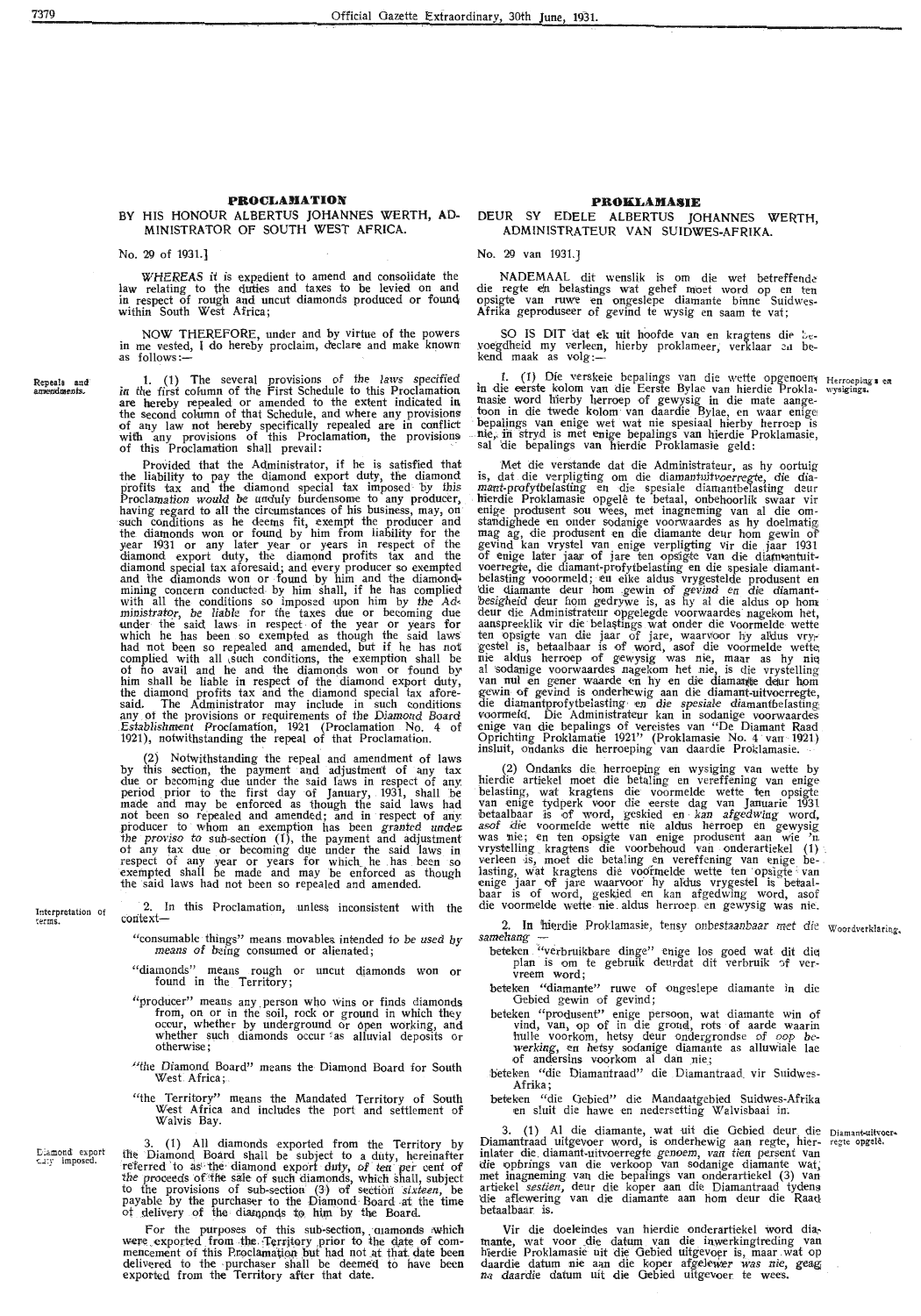(2) If under any agreement for the sale of diamonds produced in the Territory provision is made for the payment to the producer as additional purchase price of any moneys derived from the re-sale by the purchaser of any such: diamonds, the diamond export duty shall subject to the provisions of such agreement be levied also upon such additional purchase price received in respect of diamonds delivered by the Diamond Board to the purchaser before or after the date of commencement of this Proclamation, and be payable by the purchaser to the Diamond Board as and when the payments of such additional purchase price are received by the Board.

(3) Conversely, if any money paid as such additional purchase price, or any part thereof, must be refunded in terms of any such agreement for the sale of diamonds produced in the Territory, the diamond export duty paid in respect of the money so refunded shall subject to the provisions of such agreement be refunded by the Administrator through the Diamond Board.

Diamondi profits<br>tax imposed.

Diamond profits<br>tax levied in<br>respect of every<br>cadendar year.

4. Every producer shall pay a tax, hereinafter referred to as the diamond profits tax, amounting to sixty per cent.<br>of the proceeds, as defined by section *six*, of the diamonds<br>won by him within the Territory less seventy per cent. of his working costs, as defined by section *seven.* 

5, The diamond profits tax shall be levied in respect of every calendar year.

Meaning of pro-<br>ceeds of sales of<br>diamonds. 6. For the purpose of assessing the diamond profits tax, the proceeds of the diamonds won by the producer shall be deemed to be the moneys received by him during the year in respect of the sales of diamonds produced by him within the Territory during that year or any previous year, and in respect of any moneys which, under any agreement<br>for the sale of diamonds produced in the Territory, have accrued to him as additional purchase price by reason of the re-sale by the purchaser of any such diamonds bought during that year or . any previous year, such additional purchase price being subject *to* re-adjustment in the event of refunds having to be made under any such agreement.

Meaning of work-<br>*ing* costs. 7. (1) For the purpose of assessing the diamond profits tax, the working costs of the producer shall, subject to the other provisions of this section, be deemed to  $b$ <sup> $\sim$ </sup> the moneys reasonably spent by him during the year in the production of diamonds, and includes the amount written off<br>during the year for tax purposes, with the approval of the Tax Assessor, in respect of the depreciation of things (other than consumable things) necessarily used in the production of diamonds, and includes, further, the cost of realisation by the Administrator or the Diamond Board of diamonds produced by that producer.

> (2) In determining the amount which may lawfully be written off during any year for tax purposes in respect of depreciation, the value of the things concerned shall, notwithstanding any change in ownership, on the first day of January in that year be deemed to be the amount to which they were written down during the immediately preceding year, as approved by the Tax Assessor in making the final assessment of the tax for that preceding year imposed by the Ordinance of the German Emperor relating to the Taxation of Diamond-Mining Concerns in German South West Africa, dated the thirtieth day of December, 1912, or in making the assessment of the diamond profits tax for that preceding year, as the case may be; provided that nothing in this sub-section contained shall be deemed to prohibit the writing off of depreciation in respect of any capital expenditure incurred during any year.

(3) To the working costs shall be added-

- (a) an allowance, to be called "caratage allowance", in respect of all diamonds produced by the producer during the year, and amounting to six pence per carat of diamonds produced, if produced in Diamond Area No. 1 as defined by or under section *twenty-one* of the Diamond Industry Protection Proclamation, 1922 (Proclamation No. 26 of 1922), and two shillings per carat of diamonds produced if produced in Diamond Area No. 2 as defined by or under that section, the allowance being added only in respect of diamonds produced from mining areas or areas held under any special title mentioned in section *thirteen* if such mining area or other , area . was held by the producer at the date of commencement of this Proclamation; and
- (b) an allowance, to be called "interest allowance", amounting to ten per cent. of the value of the things (other.<br>than consumable things) necessarily used in winning diamonds, such value being determined in accordance with the provisions of sub-section (2) of this section.

(4) Working costs shall not include-

- (a) interest upon capital (other than the interest allow-<br>ance authorised by sub-section (3) of this section and sub-section (3) of section *eight)* or any expenditure incurred in the raising of capital;
- (b) losses of capital;
- ( c) expenditure incurred in the re-payment of capital;
- (d) capital expenditure;
- (e) amounts paid or transferred to reserve fund or otherwise set aside to meet losses ;

(2) As onder enige ooreenkoms vir die verkoop van m die Gebied geproduseerde diamante voorsiening gemaak is vir die betaling van enige gelde verkry deur die weerverkoop<br>van enige sodanige diamante deur die koper aan die pro-<br>dusent as addisionele koopsom, moet die diamant-uitvoerregte onderhewig aan die bepalings van sodanige ooreenkoms,<br>ook op sodanige addisionele koopsom gehe<u>f</u> word as ontvang is ten opsigte van diamante deur die Diamantraad aan<br>die koper voor of na die datum van die inwerkingtreding<br>van 'hierdie Proklamasie afgelewer, en sodanige regte is deur die koper aan die Diamantraad betaalbaar as en wanneer die betalings van sodanige addisionele koopsom deur die raad ontvang word. ·

(3) Omgekeerd, as enige geld wat as sodanige addisionele koopsom betaal is, of enige gedeelte daarvan in terme<br>van enige sodanige ooreenkoms betreflende die verkoop van<br>in die Gebied geproduseerde diamante terugbetaal moet word, moet die diamant-uitvoerregte wat ten opsigte van die aldus<br>terugbetaalde gelde betaal is, onderhewig aan die bepalings<br>van sodanige ooreenkoms, deur die Administrateur deur middel<br>van die Diamantraad terugbetaal word.

4. Elke produsent moet 'n belasting betaal, hierinlater.<br>die diamant-profytbelasting genoem, ten bedrae van sestig persent van die opbrings, soos bepaal by artiekel *ses*, van die diamante deur hom binne die Gebied gewin min sewentig persent van sy werkkoste, soos bepaal by artiekel sewe.

5. Die diamant-profytbelasting moet ten opsigte van elke kalenderjaar gehef word.

6. Ten einde die diamant-profytbelasting vas te stel \vord die opbrings van die diamante deur die produsent gewin geag die gelde te wees wat deur hom gedurende die jaar, ontvang is ten opsigte van die verkoop van diamante deur,<br>hom binne die Gebied gedurende daardie jaar of enige voor-<br>afgaande jaar geproduseer, en ten opsigte van enige gelde wat, op grond van enige ooreenkoms vir die verkoop . **vaq**  in die Gebied geproduseerde diamante, hom as addisionele koopsom toegekom het ter oorsake van die weerverkoop deur die koper van enige sodanige diamante gedurende daardie<br>jaar of enige voorafgaande jaar gekoop. Sodanige addisionele koopsom is onderhewig aan hersiening ingeval terugbetalings op grand van enige sodanige ooreenkoms moet geskied.

7. (1) Ten einde die diamant-profytbelasting vas te stel word die werkkoste van die produsent, met inagneming<br>van die ander bepalings van hierdie artiekel, geag die gelde te wees wat redelikerwys deur horn gedurende die jaar by die produksie van diamante uitgegee is, en omvat die bedrag wat gedurende die jaar met die goedkeuring van die Belastingopleer ten opsigte van die waardevermindering van dinge (ander as verbruikbare dinge) noodwendig by die produksie<br>van diamante gebruik vir belastingsdoeleindes afgeskrywe is, en omvat voorts die koste van verkoop deur die Adminis-<br>trateur of die Diamantraad van die diamante deur daardie produsent geproduseer.

(2) By die vasstelling van die bedrag wat gedurende enige jaar vir belastingsdoeleindes ten opsigte van waarde: vermindering wettig afgeskrywe mag word, word die waarde<br>van die betrokke dinge, ondanks enige verandering in die eiendomsreg, op die eerste dag van Januarie in daardie jaar geag die bedrag te wees, wat aan hulle gedurende die on-<br>middellik voorafgaande jaar toegeken en deur die Belasting-<br>oplêer goedgekeur is by die finale vasstelling van die be-<br>lasting vir daardie voorafgaande jaar opgelê i Or'donnansie van die Duitse Ke iser betreffende die belasting van Diamantmyn-ondernemings in Duits Suidwes-Afrika gedagteken die dertigste dag van Desem'her 1912, of by die vasstelling van die diamant-profytbelasting vir daardie voor-<br>afgaande jaar, soos die geval mag wees; met die verstande dat niks in hierdie onderartiekel vervat geag sal word die,<br>afskrywing van waardevermindering ten opsigte van enige Kapitaal-uitgawe gedurende enige jaar gemaak te belet nie.

- (3) By die werkkoste moet gevoeg worri -
- (a) 'n toelaag, "karaattoelaag" te word genoem ten opsigte van al die diamante · deur die produsent gedurende die jaar geproduseer ten bedrae van ses pennies per karaat<br>van geproduseerde diamante as hulle geproduseer is in Diamantgebied No. 1, soos by of kragtens artiekel een-en-twintig van "De Bescherming van de Diamantindustrie Proklamatie 1922" (Proklamasie No. 26 van<br>1922) bepaal, en van twee sjielings per karaat van<br>geproduseerde diamante, as hulle geproduseer is in Diamantgebied No. 2, soos bepaal by of kragtens daar- die artiekel. Die toelaag word net bygevoeg ten opsigte van diamante wat van myngebiede of gebiede gehou kragtens enige spesiale eiendomsreg genoem in artiekel *dertien* geproduseer is, as sodanige myn-<br>gebied of ander gebied op die datum van die inwer-<br>kingtreding van hierdie Proklamasie deur die produsent<br>gehou is; en
- (b) 'n toelaag, "rentetoelaag" te word genoem, ten bedrae<br>van tien persent van die waarde van die dinge (ander,<br>as verbruikbare dinge) noodwendig by die win van<br>diamante gebruik. Sodanige waarde word ooreen-<br>komstig die be artiekel bepaal.

(4) Werkkoste sluit nie in nie-

- (a) rente op kapitaal (ander as die rentetoelaag by onderartiekel (3) van hierdie artiekel en onderartiekel (3) van artiekel *agt* bewillig) of enige uitgawe gemaak by die heffing van kapitaal;
- (b) verliese van kapitaal;
- (c) uitgawe gemaak by die terugbetaling van kapitaal;
- (d) kapitaaluitgawe;
- (e) bedrae betaal of na reserwefonds oorgedra of ander-sins opsygesit om verliese te dek;

Diamant-profyt-<br>belasting opgelê.

Diamant-profyt-<br>belasting gehef<br>ten opsigte van<br>elke kalenderjaar,

Bettekenis van opbrings van ver-<br>koop van<br>diamante.

Betekenis van<br>werkkoste.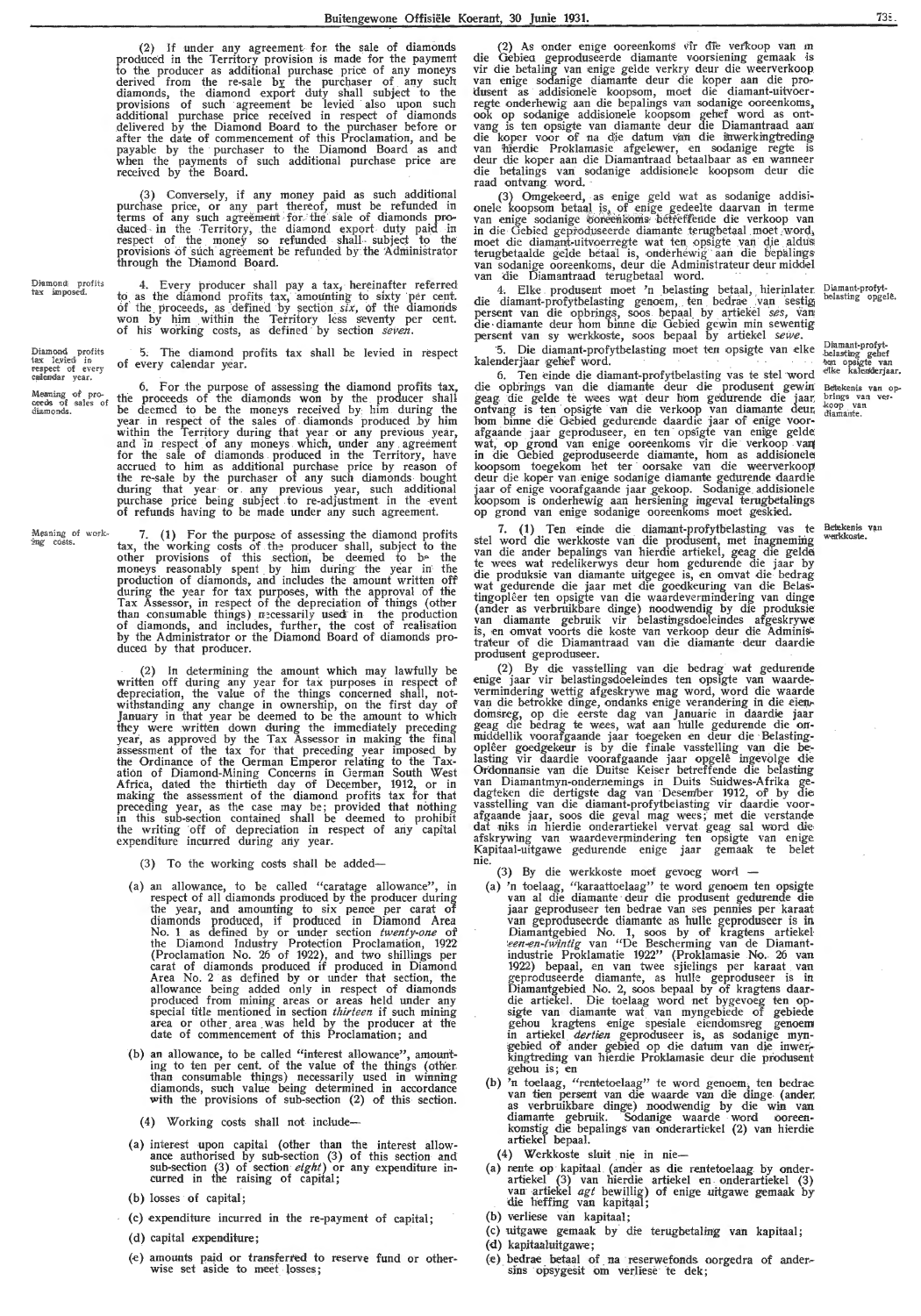- (f). amounts written off in respect of bad or doubtful debts or in respect of the diamond-content of the producer's holdings;
- $(g)$  the diamond export duty, the diamond profits tax, the diamond special tax, or any income tax or other personal tax paid under any law of this Territory or of the Union of South Africa or of any other country;
- (h) amounts paid for the right to exploit the area worked by the producer;
- (i) amounts paid for or in respect of the transfer of the area worked by the producer or of the transfer of the right to exploit the same.

Carrying forward<br>from one year to<br>another of unab-<br>sorbed working<br>costs. 8. (1) Whenever in any year seventy per cent. of the working costs of the producer, as defined by section *seven* (including any amount of working costs carried forward from the previous year under the provisions of this section), exceeds sixty per cent. of the proceeds of the diamonds won by the producer, as defined by section *six*, the amount of such excess multiplied by one hundred and divided by seventy shall be carried forward and reckoned as part of the working costs for the next ensuing year.

> (2) If the value in the Union of South Africa of the diamonds produced by any producer during any year, as determined by the Diamond Board on the basis of prices obtaining during that year, is greater than the proceeds of the sales during that year of diamonds produced by him at any time, then unless the provisions of sub-section  $(1)$  of this section apply, the working costs of the producer for that year, as .defined by section *seven,* shall for tax purposes be deemed to be .an amount which bears *to* his total working costs for that year (including any amqunt of working costs carried forward from the previous year under the provisions of this section) the ratio borne by the proceeds of sales during the year of diamonds produced by him at any time to the value in the Union of South Africa of the diamonds produced by him during that year. The balance of the total working costs for that year shall not rank as working costs for that year, but shall be carried forward and reckoned as part of the working costs for the next ensuing year.

> (3) Whenever any amount of working costs is carried forward in accordance with the provisions of sub-section (1) or sub-section  $(2)$  of this section from one year (hereinafter called the first year) to the next ensuing year (hereinafter called the second year), and any amount of working costs is carried forward in accordance with the said provisions from the second year to the year (herein-<br>after called the third year) next ensuing upon the second year, there shall be added *to* the working costs for the second year an allowance, to be called "unabsorbed working costs interest allowance", amounting to interest at a rate not exceeding ten per cent. per annum on the amount so carried forward from the first year to the second year, reckoned from the first day of January of the second year till the first day of January of the third year:

> Provided that the amount on which such interest is reckoned shall not exceed the amount so carried forward from the second year to the third year.

> 9. The Administrator shall appoint an officer *to* be the Tax Assessor, whose duty it shall · be to assess the amount of the diamond profits tax.

-Return to be<br>
rendered and in-<br>
formation to be<br>
furnished to the 10. (1) Every producer shall, on or before the twentyeighth day of February in the year 1932 and in every subsequent year, render to the Tax Assessor a return of. his working costs, as defined by section *seven,* during the preceding year.

> (2) The Tax Assessor may, on the application of any producer, for good cause shown, extend the period for the rendering to him of the return.

> (3) The return shall be in the form set forth in the Second Schedule *to* this Proclamation:

> Provided that the Tax Assessor may authorize the submission of the return in a form suitable to the accounting requirements of the producer concerned.

(4) The producer snall, whenever required by the Tax Assessor to do so, furnish him with all information which he may need for the proper and complete examination of the working costs and the assessment of the. diamond profits' tax.

(5) The Tax Assessor may require any such return or any such information to be verified by affidavit or solemn or attested declaration ; and may inspect the books and records of any producer and of the Diamond. Board at all reasonable times for the purpose of verifying or correcting any such return or information.

Assessment of<br>diamond profits<br>tax, 11. ( 1) The Tax Assessor shall, not later. than the thirtieth day of June in the year 1932 and in every sub- sequent year, assess the amount of the diamond profits tax payable by every producer; and thereupon the tax shall become payable by the producer to the Secretary for South West Africa.

> (2) The Tax Assessor shall forthwith notify the Secretary for South West Africa and the producer of the amount at which he has assessed the diamond profits tax payable by, that producer.

- (f) bedrae afgeskrywe ten opsigte van oninbare of dubieuse skulde of ten opsigte van die diamantinhoud van die produsent se eiendom;
- (g) die diamant-uitvoerregte, die diamant-profytbelasting, die spesiale diamantbelasting of enige inkomstebelasting of ander persoonlike belasting betaal op grond van enige wet van hierdie Gebied of van die Unie van Suid-.<br>Afrika of van enige ander land;
- (h) bedrae betaal vir die reg om die gebied wat deur die produsent bewerk word, te eksploiteer;
- (i) bedrae vir of ten opsigte van die transport van die gebied wat deur die produsent bewerk word, of van die<br>oormaking van die reg om dit te eksploiteer.

8. (1) Wanneer in enige jaar sewentig persent van die werkkoste van die produsent, soos bepaal by artiekel *sewe*<br>(met inbegrip van enige bedrag van werkkoste van die voor-<br>afgaande jaar kragtens die bepalings van hierdie artiekel oorgedra) meer is as sestig persent van die opbrings van die diamante deur die produsent gewin, soos by artiekel *ses* bepaal, moet die bedrag van sodanige meer-bedrag, vermenigvuldig deur eenhonderd en gedeel deur sewentig, oorgedra<br>en as gedeelte van die werkkoste vir die eersvolgende jaar gereken . word.

(2) As die waarde in die Unie van Suid-Afrika van die diamante deur enige produsent gedurende enige jaar geproduseer, soos deur die Diamantraad bepaal op die basis van<br>pryse gedurende daardie jaar verkry, hoër is as die opbrings<br>van die verkoop gedurende daardie jaar van diamante deur<br>hom te enige tyd geproduseer dan word, tensy die is, die werkkoste van die produsent vir daardie jaar, soos be-paal by artiekel *sewe,* vir belastings-doeleindes geag 'n bedrag te wees wat tot sy totale werkkoste vir daardie jaar (met inbegrip van enige bedrag van werkkoste van die voorat- rgaande jaar onder die bepalings van hierdie artiekel) die verhouding het wat die opbrings van verkoop, gedurende die jaar, van diamante deur horn te enige tyd geproduseer, het tot die waarde in die Unie van Suid-Afrika van die diamante deur hom gedurende daardie **jaa**r geproduseer. Die balans.<br>van die totale werkkoste vir daardie jaar geld nie as werkkoste vir daardie jaar ·nie, maar moet oorgedra en as deel van die werkkoste vir die eersvolgende jaar gereken word.

(3) Wanneer enige bedrag van werkkoste, ooreenkomstig die bepalings van onderartiekel (1) of onderartiekel (2) van hierdie artiekel, van een jaar (hierinlater die eerste jaar. igenoem) oorgedra word na die eersvolgende jaar (hierinlater die twede jaar genoem), en enige bedrag van werkkoste ooreenkomstig die voormelde bepalings oorgedra word van die twede jaar na die jaar wat naaste volg op die twede<br>jaar (hierinlater die derde jaar genoem), moet daar by dit. werkkoste vir die twede jaar 'n toelaag gevoeg word, "niegeabsorbeerde werkkosterentetoelaag" te word genoem, ten bedrae van rente teen 'n koers tien persent per jaar nie te bowe gaande nie op die bedrag wat aldus van die eerste jaar na die twede jaar oorgedra is, gereken vanaf die eerste dag van Januarie van die derde jaar:<br>dag van Januarie van die derde jaar:

;Met die verstande dat die bedrag waarop sodanige rente gereken word, die bedrag wat aldus van die twede jaar na die derde jaar oorgedra is, nie te bowe mag gaan nie.

9. Die Administrateur moet 'n Belastingopleer benoem, wie se plig dit sal wees om die bedrag van die diamant-profyt-<br>belasting vas te stel.

10. (1) Elke produsent moet op of voor die agt-entwintigste dag van Februarie in die jaar 1932 en in elke daarop volgende jaar 'n staat van sy werkkoste, soos bepaal by artiekel *sewe,* gedurende die voorafgaande jaar by die Belastingoplêer indien.

(2) Die Belastingsopleer kan op aansoek van enige protlusent die tydperk vir die indiening van die staat by hom,<br>as goeie rede aangegee word, verleng.

(3) Die staat moet in die vorm wees wat in die Twede Bylae van hierdie Proklamasie uiteengesit is:

:Met die verstande dat die Belastingoplêer die voor- legging van die staat in 'n vorm wat vir boekhou-vereistes van die betrokke produsent geskik is, kan toestaan.

(4) Die produsent moet, wanneer die Belastingopleer ver- lang dat hy dit doen, horn -van al die informasie voorsien wat hy vir die behoorlike en komplete ondersoek van die werkkoste:<br>en die vasstelling van die diamant-profy.tbelasting nodig mag h'e.

(5) Die Belastingopleer kan verlang dat enige sodanige staat of enige sodanige informasie deur beedigde of plegtige of geattesteerde verklaring geverifieer word; en kan die boeke en optekenings van enige produsent en van die Dia mantraad op al redelike tye inspekteer vir die doel om enige. sodanige staat of informasie te verifieer of te verbeter.

11. (1) Die Belastingoplêer moet, nie later nie as die dertigste dag van Junie in die jaar 1932 en in elke daarop; volgende jaar, die bedrag van die diamant-profytbelasting wat deur elke produsent betaalbaar is, vasstel; en daarna word die belasting deijr die produsent betaalbaar aan die Sekretaris vir Suidwes-Afrika. vasset ling van<br>diamant--profyt-<br>belasting, belasting.

(2) Die Belastingopleer moet die Sekretaris vir Suid-<br>wes-Afrika en die produsent onverwyld in kennis stel van<br>die bedrag op welke hy die diamant-profytbelasting wat deur cl.aardie produsent betaalbaar is, Yasgestel het.

Staat en infor-<br>masie wat aan die<br>Belastingopleer<br>voorgele en ver-<br>strek moet word.

Oordrag van nie-<br>geabsorbeerde<br>werkkoste van<br>een- jaar na 'n ander.

Appointment of Tax Assessor.

Assessor.

Aanstelling van Belastingoplêer.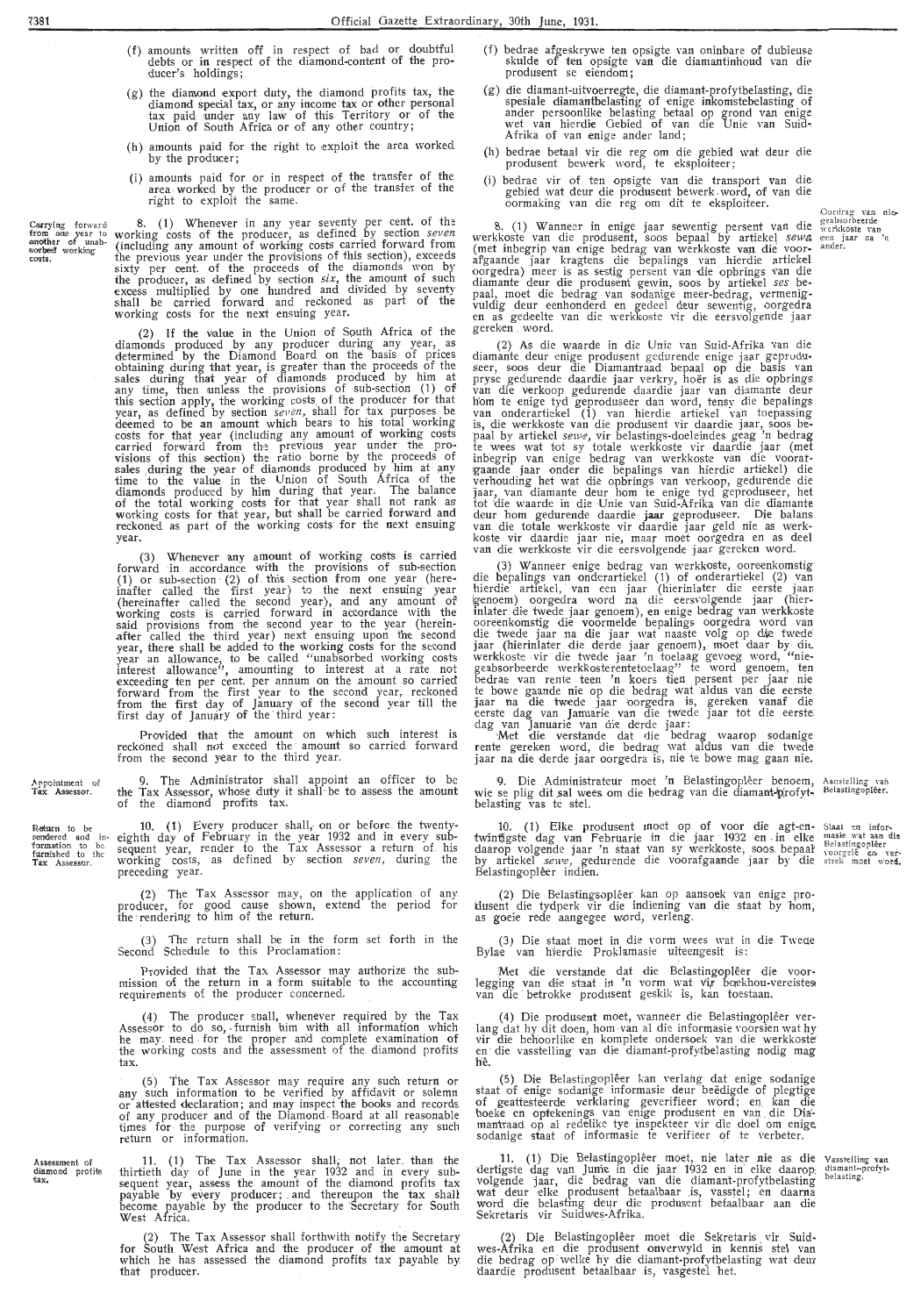Appeals from ihe decision of the Tax Assessor.

Diamond profits<br>tax not payable<br>in, respect of dia-<br>monds found else-<br>where than on<br>mining areas or<br>on areas held<br>title.<br>title.

13. The diamond profits tax shall only be payable in respect of diamonds won or found on mining areas converted under Sections 36-49 of the Imperial Mining Ordinance for German South W-est Africa of the 8th day of August, 1905, as amended from time to time, or on areas held under special title granted before the 1st October, 1908, by the Deutsche Kolonial-Gesellschaft fuer Suedwest Afrika, or under-special title granted by the Imperial Ordinance of the 18th May, 1912 (Pomona Area), or under special title granted by the agreement of 22nd December, 1910, between the Deutsche Kolonial-Gesellschaft, the Deutsche Diamanten-Gesellschaft m.b.H. and the Vereinigte Diamanten-Gesellschaft m.b.H. (V.D.M. South Block) or under special title by the agreements of the 16th November, 1922/15th January, 1923, between the Administrator of South West Africa and The Consolidated Diamond Mines of South-West Africa, Limited and The South-West Finance Corporation, Limited (Halbscheid Area and Fiskus Territory), or under special title issued under Section 94 of the Imperial Mining Ordinance for German South W,est Africa dated the 8th day of August, 1905, as amended from time *to* time.

12. The decision of the Tax Assessor shall be subject to appeal by way of motion on questions of law to the High Court of South West Africa, and shall be subject to appeal on questions of **fact** to a board of arbitrators, consisting of- three members, one *to* be appointed by the appellant, one •by the Tax Assessor, and the third, who shall be chairman, to be chosen by the other two or, failing agree-ment, by a Judge of the High Court.

Diamond special<br>tax imposed. 14. On all diamonds won or found on or in any prospecting claim pegged in accordance with the provisions of the Imperial Mining Ordinance for German South West Africa, dated the eighth day of . August, 1905, as amended from time to time, a tax, hereinafter referred to as the diamond special tax, amounting to sixty per cent. of the proceeds of the sale of such diamonds, shall be paid by the producer or the person who found them.

-Assessment of<br>•diamond exporu<br>•duty and diamond special tax where<br>·diamonds not<br>-sold. 15. For the purpose of assessing the diamond export duty and the diamond special tax payable in respect of diamonds which are not sold before they pass out of the possession of the Diamond Board, the amount which is<br>estimated by the Board to be the true market or selling price of such diamonds within the Union of South Africa at the time when they pass out of the possession of the Board shall be deemed to be the proceeds of the sale of such diamonds. Nothing in this section or the next succeeding section contained shall be interpreted as derogating in any<br>way from the powers of the Administrator or the Diamond Board as regards the disposal by sale or otherwise of all diamonds produced or found within the Territory.

Payment to re-<br>
venue of diamond<br>
•export duty and<br>
•diamond special<br>
•tax. 16. ( 1) The amount of any diamond export duty received by the Diamond Board under the provisions of section *three* shall be paid over by the Board to the Secretary for South West Africa.

> (2) In the case of diamonds which are sold before they pass out of the possession of the· Diamond Board, the diamond special tax payable in respect of such diamonds shall be paid to the Secretary for South West Africa by the Diamond Board out of the proceeds of such diamonds received by the Board.

> (3) In the case of diamonds which are not sold before they pass out of the possession of the Diamond Board, the diamond export duty and diamond special tax payable in respect of such diamonds shall be assessed and collected from the producer by the Diamond Board before such diamonds are allowed to pass out of its possession, and shall be paid over by the Board to the Secretary for South West Africa.

Distribution by<br>Diamond Board<br>of proceeds of<br>sales of diamonds. 17. (1) Whenever the Diamond Board receives the proceeds of the sales of diamonds, it shall, after deducting the diamond special tax payable in respect of such diamonds and the amount to be deducted under the provisions of paragraph (h) of section *five* of the Diamond Board Proclamation, 1931, for meeting its own expenditure, and subject to the provisions of sub-section (2) of this section and the provisions of section *eighteen,* distribute to the producers and other persons interested the respective amounts due to them.

> (2) Upon receipt of a written notice from the Secretary for South West Africa stating that any money is due to the Administration by any person in respect of diamond profits tax, the Diamond Board shall pay the amount so due to the said Secretary out of any moneys held by the Board and due<br>to that person.

'Security for pay-ment of diamond Profits **tax.**   $\cdot$  18. (1) At the beginning of every calendar year, the Tax Assessor shall estimate the amount of the diamond profits tax that will become payable by every producer in respect of that year, and, if the Administrator so desires, require the producer to provide security to the satisfaction of the Administrator by way of bank guarantee or in any other form - approved by the Administrator for the punctual payment of such tax. The amount of · such security to be called for may be altered at any time on re-estimation by the Tax Assessor of the diamond profits tax that will become payable, in accordance with the information supplied from time to time in terms of sub-section (2) of this section.

12. Die beslissing van die Belastingopleer is, ten opsigte van regskwessies, onderhewig aan appel by wyse van mosie in die Hooggeregshof van Suidwes-Afrika, en is, ten opsigte van feitekwessies, onderhewig aan 'n raad van<br>skeidsregters, bestaande uit drie lede, waarvan een deur die Appellant, een deur die Belastingopleer benoem en die derde, wat voorsitter moet wees, deur die antler twee gekies. moet word, of, as hulk nie ooreen kan. kom nie, deur 'n Regter van die Hooggeregshof.  $\blacksquare$ 

13. Die diamant-profytbelasting is slegs betaalbaar ten opsigte van diamante wat op myngebiede gewin of gevind<br>is, wat kragtens artiekels 36—49 van die Keiserlike Mynordonnansie vir Duits. Suidwes-Afrika van die 8ste dag van<br>Augustus 1905, soos van tyd tot tyd gewysig, verander is, of op gebiede gehou onder spesiale eiendomsreg verleen voor<br>1 Oktober 1908 deur die Deutsche Kolonial-Oesellschaft für Südwestafrika verleen is, of onder spesiale eiendomsreg ver-<br>leen by die Keiserlike Ordonnansie van 18 Mei 1912 (Po;-<br>mona Gebied), of onder spesiale eiendomsreg verleen by die ooreenkoms van 22 Desember 1910 tussen die Deutsche Kolonial-Oesellschaft, die Deutsche Diamanten-Gesellschaft m.b.H. en die Vereinigte Diamanten-Gesellschaft m.b.H. (V.D.M. Suid Blok), of onder spesiale eiendomsreg verleen by die ooreenkomste van 16 November 1922/15 Januarie 1923 tussen die Administrateur van Suidwes-Afrika en The Consolidated Diamond Mines of South-West Africa, Limited, en<br>The South-West Finance Corporation, Limited (Halbscheid Gebied en Fiskus Gebied), of onder spesiale eiendomsreg toegeken ingevolge artiekel 94 van die Keiserlike Mynordonnansie vir Duits Suidwes-Afrika gedagteken die 8ste dag<br>van Augustus 1905, soos van tyd tot tyd gewysig.

14. Op al die diamante gewin of gevind op of in enige prospekteerkleim wat ooreenkomstig die bepalings van die Keiserlike Mynordonnansie yir Duits Suidwes-Afrika gedagteken die agste dag van Augustus 1905, soos van tyd tot tyd gewysig, afgepen is, moet 'n belasting, hierinlater die spesiale diamantbelasting genoem, ten bedrae van sestig per-<br>sent van die opbrings van die verkoop van sodanige diamante deur die produsent of die persoon wat hulle gevind het, be-.<br>taal word.

15. Ten einde die diamant-uitvoerregte en die spesiale diamantbelasting betaalbaar ten opsigte van diamante wat nie verkoop is nie, voordat hulle uit die besit van die Diam**ant-**<br>raad gaan, vas te stel, word die bedrag wat deur die Raald geskat \\'Ord die waar mark- of verkoopprys van sodanige diamante binne die Unie \·an Suid-Afrika op die tyd **wanneer** <sup>1</sup> mlle uit die besit van die Raad gaan, te wees, geag die opbrings van -die verkoop van sodanige diamante te wees.<br>Geen bepaling in hierdie artiekel of in die eersvolgende ar-<br>tiekel vervat mag uitgelê word nie as sou dit op enige wyse afbreuk doen aan die bevoegdheid \·an die Administrateur of die Diamantraad ten opsigte van die van-die-handsitting deur verkoop of andersins van al die diamante binne die Gebied geproduseer of gevind.

16. (1) Die bedrag van enige diamant-uitvoerregte deur die Diamantraad kragtens die bepalings van artiekel *drie*  ontvang moet deur die Raad oorbetaal word aan die Sekretaris vir Suidwes-Afrika.

(2) In die ge\·al van diamante wat verkoop word, voor- dat hulle uit die besit \·an die Diamantraad gaan, moet die spesiale diamantbelasting wat ten opsigte van sodanige diamante betaalbaar is, deur die Diamantraad aan die Sekretaris vir Suidwes-Afrika uit die opbrings van sodanige diamante deur die Raad ontvang, betaal word.

(3) In die geval van diamante wat nie verkoop word nie, voordat hulle uit die besit van die Diamantraad gaan, moet die diamant-uitvoerregte en die spesiale diamantbelasting wat ten opsigte van sodanige diamante betaalbaar is, vasgestel<br>en deur die Diamantraad van die produsent ingevorder word, voordat toegestaan word dat sodanige di\_amante uit sy besit gaan, en hulle moet deur die Raad aan die Sekretaris vir Suidwes-Afrika oorbetaal word.

17. (1) Wanneer die Diamantraad die opbrings van die verkoop van diamante ontvang, moet hy, nadat hy die spesiale diamantbelasting wat ten opsigte van sodanige diamante betaalbaar is, en die bedrag wat ingevolge die be-<br>palings van paragraaf (h) van artiekel *vyf* van die Diamantraad Proklamasie 1931 vir die dekking van sy eie uitgawe afgetrek moet word, en met inagneming van die bepalings<br>van onderartiekel (2) van hierdie artiekel en die bepalings<br>van artiekel *agtien,* die bedrae wat respektieflik aan hulle toekom, onder die produsente en ander belanghebbende per-<br>sone verdeel.

(2) Na ontvangs van 'n skriftelike kennisgewing van die Sekretaris vir Suidwes-Afrika waarin verklaar word <lat enige geld deur enige persoon ten opsigte van die diamantprofytbelasting aan die Administrasie verskuldig is, moet die Raad die aldus verskuldigde bedrag uit enige ge1de wat die Raad hou, en wat aim daardie persoon verskuldig is, aan die voormelde Sekretaris betaal.

18. (1) By die begin van elke kalenderjaar moet die Belastingoplêer die bedrag van die diamantprofytbelasting wat deur elke produsent ten opsigte van daardie jaar betaalbaar sal word, skat en, as die Administrateur dit verlang, eis dat die produsent sekuriteit na genoeë van die Administrateur by wyse van bankgaransie of in enige ander deur die Administrateur goedgekeurde vorm vir die stipte betaling van sodanige belasting verskaf. Die bedrag van<br>sodanige te verlange sekuriteit kan te enige tyd verander word na herskatting van die diamant-profytbelasting wat betaalbaar sal word deur die Belastingopleer ooreenkomstig die informasie van tyd tot tyd in terme van onderartiekel (2) van hierdie artiekel \'erstrek. As enige produsent in gebreke bly om sodanige sekuriteit te verskaf, moet die Diamant-Sekuriteit vir be-<br>taling van dia-<br>mant-profytbe-<br>dasting.

Appelle teen die<br>beslissing van die<br>Belastingopl**êer.** 

Diamant-profytbe-<br>
lasting nie be-<br>
opsigte van dia-<br>
mante wat elders<br>
as op myngebiede<br>
of op gebiede<br>
ornder spesiale ei-<br>
endomsreg gehou,<br>
gevind is.

Spesiale diamant.<br>belasting opgele.

V,asstelling van<br>diamant-uitvoer<br>regte en spesiale<br>diamantbelasting waar diamante n<br>verkoop is nie.

Storting van die diamant-uitvoer-<br>pegte em die<br>spesiale diamant-<br>belasting in skat-<br>kis.

Verdeling van op-<br>brings van ver-<br>koop van dia-<br>mante deur Dia-<br>mantraad.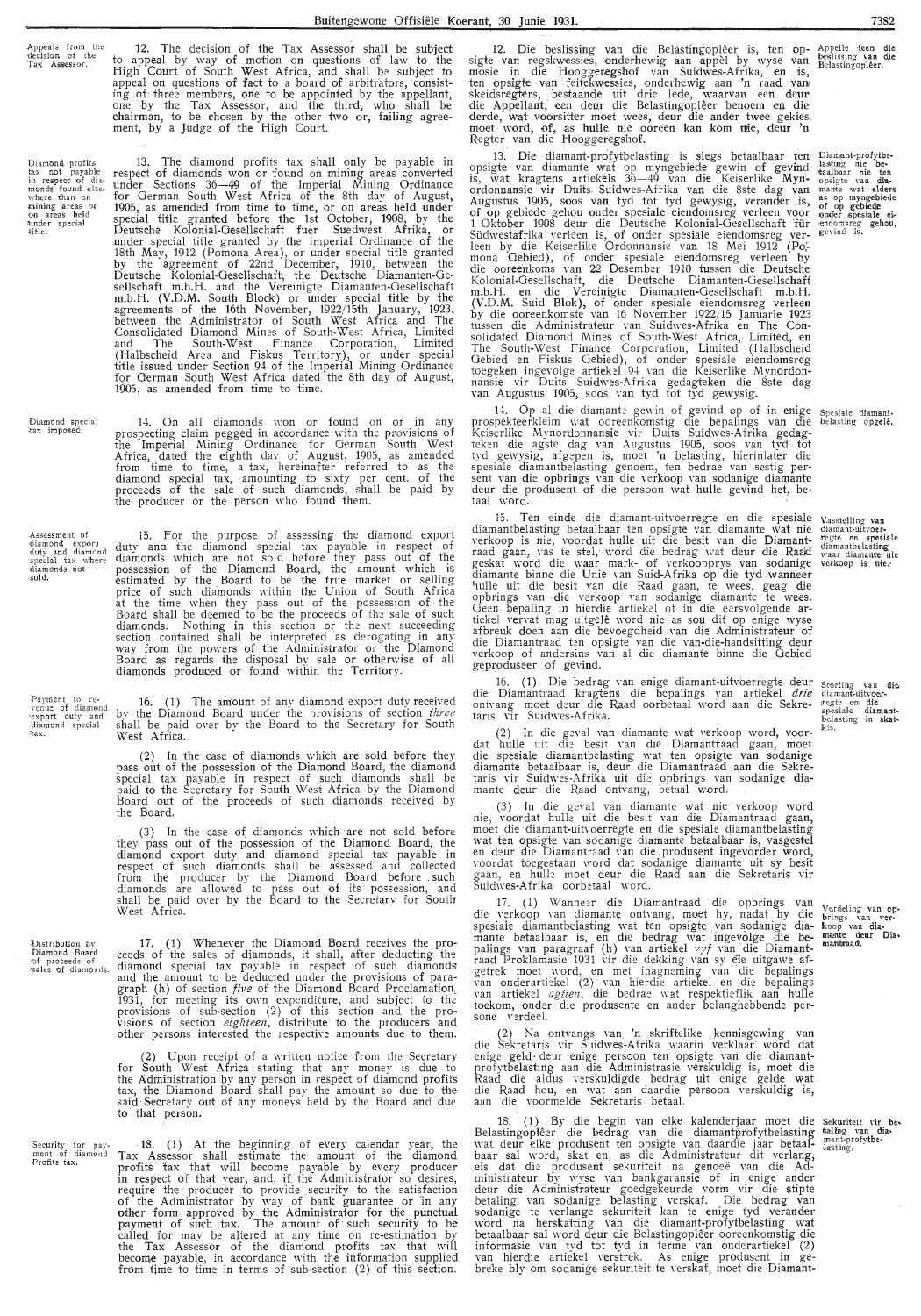If any producer fails to provide such security, the Diamond<br>Board shall, upon being notified of such algebrall; retain, as<br>security for the payment of such tax, out of any moneys<br>held by the Board and due to the producer a that wear.

that wear.<br>
(2) To. assist the Tay Assessor, in the making of the stimate referred to in sub-section (1) every producer shall during the months of June and December in every year, make out a statement setting forth his ow

has been granted an exemption.

(3) If any producer fails to make out and transmit his statement in accordance with the provisions of sub-section  $(2)$ , the Tax Assessor shall, after consultation with the Diamond Board, make the estimate referred to in

(4) In relation to any such statement and for the purpose of making the estimate referred to in sub-section (1) of this section, the Tax Assessor shall have all the powers set forth in sub-sections (4) and (5) of section

or the mean case of the mean of the payment of the diamonds upon<br>or in respect of which the payment of the diamond export<br>duty, the diamond profits tax or the diamond special tax<br>is claimed were won or found within the Ter

20. (1) The Administrator may, after consultation with the Diamond Board, make regulations not inconsistent with this Proclamation as to all or any of the following matters, mamely:

- (a) the keeping of books and records by producers;
- (b) the forms of notices, statements, returns, certificates<br>and other documents to be used or issued for the<br>purposes of this Proclamation and the regulations made thereunder:
- (c) the delivery to the Diamond Board of all diamonds won or found within the Territory;
- (d) the exercise of his functions and the performance of his duties by the Tax Assessor;
- (e) appeals from the decision of the Tax Assessor on questions of fact;
- (f) prescribing penalties, not exceeding a fine of one thous-<br>and pounds or imprisonment with or without hard<br>labour for a period not exceeding one year, or both<br>such fine and such imprisonment, for the contravention<br>of or
- (g) any other matters which it is necessary or expedient to prescribe for the better carrying out of the purposes of this Proclamation.

(2) Differing regulations may be made for different areas<br>or for different producers or classes of producers.

21. (1) Any person who-

- (a) knowingly makes any fals: allegation of fact or opinion<br>in any statement, return, affidavit, declaration or in-<br>formation made, lodged, rendered or furnished by him<br>under the provisions of this Proclamation, or for th
- (b) refuses, neglects or fails to furnish to the Tax Assessor any information which the Tax Assessor has lawfully required him to furnish; or
- (c) refuses, neglects or fails, when lawfully required by<br>the Tax Assessor to do so, to verify by affidavit<br>or solemn or attested declaration any return or in-<br>formation made, lodged, rendered or furnished by that person; or
- (d) being a producer, refuses, neglects or fails to allow the Tax Assessor to inspect his books and records at all reasonable times; or
- (e) resists, hinders or obstructs the Tax Assessor in the performance of his duty,

shall be guilty of an offence and liable upon conviction to star is determined a fine not exceeding two thousand pounds or to imprisonment, with or without hard labour, for a period not exceeding two years, or to such imprisonment without the option of a fine or to both such fine a raad, nadat hy van sodanige versuim in kennis gestel is, uit enige gelde wat die Raad hou en wat aan die produsent verskuldig is, 'n bedrag as sekuriteit vir die betaling van sodanige belasting agter hou wat gelyk is aan d word.

word.<br>
(2) Ten einde die Belastingoplêer by die maak van die in ofderartiekel (1) genoemde skatting behulpsaam te wees, moet elke produsent gedurende die maande Junie en Desember in eiele jaar<sup>127</sup>n opgaaf opstel, waarin h

Met die verstande dat geen produsent aan wie ingevolge<br>die voorbehoud van onderartiekel (1) van artiekel een vry-<br>stelling verleen is, verplig sal wees om 'n opgaaf ten opsigte<br>van enige jaar waarvoor vrystelling aan hom v

(3) As enige produsent in gebreke bly om sy opgaaf<br>ooreenkomstig die bepalings van onderartiekel (2) op te stel<br>of in te stuur, moet die Belastingoplêer na rugspraak met die<br>Diamantraad die in onderartiekel (1) genoemde sk

(4) In verband met enige sodanige opgaaf en vir die doel om die in onderartiekel (1) van hierdie artiekel genoemde skatting te maak, het die Belastingoplêer al die bevoegdhede uiteengesit in onderartiekel (4) en (5) van ar

19. As daar enigs vraat aanteer (x) en (x) van article van die term opsigte waarvan aanspraak gemaak word op die betaling<br>ten opsigte waarvan aanspraak gemaak word op die betaling<br>van die diamant-uitvoerregte, die diamant-Veronderstelling dat diamante Afrika gewin of<br>Afrika gewin of<br>gevind is.

20. (1) Die Administrateur kan, na rugspraak met die Diamantraad, regulasies, wat nie in stryd met hierdie Pro-<br>klamasie is nie, vasstel aangaande al of enige van die volgende sake, naamlik:-

- (a) die hou van boeke en optekenings deur produsente;
- (b) die hou van boke en opdekenings oor produsente,<br>
(b) die formuliers van kennisgewings, opgawe, state, sertifi-<br>
kate en ander dokumente wat vir die doeleindes van<br>
hierdie Proklamasie en die regulasies op grond daarvan
- (c) die aflewering aan die Diamantraad van al die diamante wat binne die Gebied gewin of gevind is;
- (d) die uitoefening van sy funksies en die doen van sy pligte deur die Belastingoplêer;
- appèlle teen die beslissing van die Belastingoplêer met betrekking tot feitekwessies;  $(e)$
- becoming the transmission of gevangenisstraf met of sonder harde enduisend pond of gevangenisstraf met of sonder harde arbeid vir 'n tydperk van hoogstens een jaar, of albei, sodanige boete en sodanige gevangenisstraf, wee
- (g) enige ander sake waaromtrent dit nodig of doelmatig<br>is om voorskrifte te maak vir die beter uitvoering van<br>die doeleindes van hierdie Proklamasie.

(2) Verskillende regulasies kan vir verskillende gebiede<br>of vir verskillende produsente of klasse van produsente vas-<br>gestel word.

21. (1) Enige persoon wat  $-$ 

Strafbepalings.

- 21. (1) Enige persoon wat —<br>
(a) wetens enige valse bewering van feit of opienie maak<br>
(a) wetens enige valse bewering van feit of opienie maak<br>
in enige opgaaf, staat, beëdigde verklaring, verklaring<br>
of informasie of van
- 
- 
- 
- 

weerstaan, minder of beteniner,<br>is skuldigbevinding, bloot-<br>gestel aan 'n oortreding en, na skuldigbevinding, bloot-<br>gestel aan 'n boete van hoogstens tweeduisend pond of aan<br>gevangenisstraf met of sonder harde arbeid vir

Presumption ti<br>
diamonds were<br>
won or found<br>
within South<br>
West Africa.

 $_{\text{that}}$ 

Regulations.

Penalties.

7383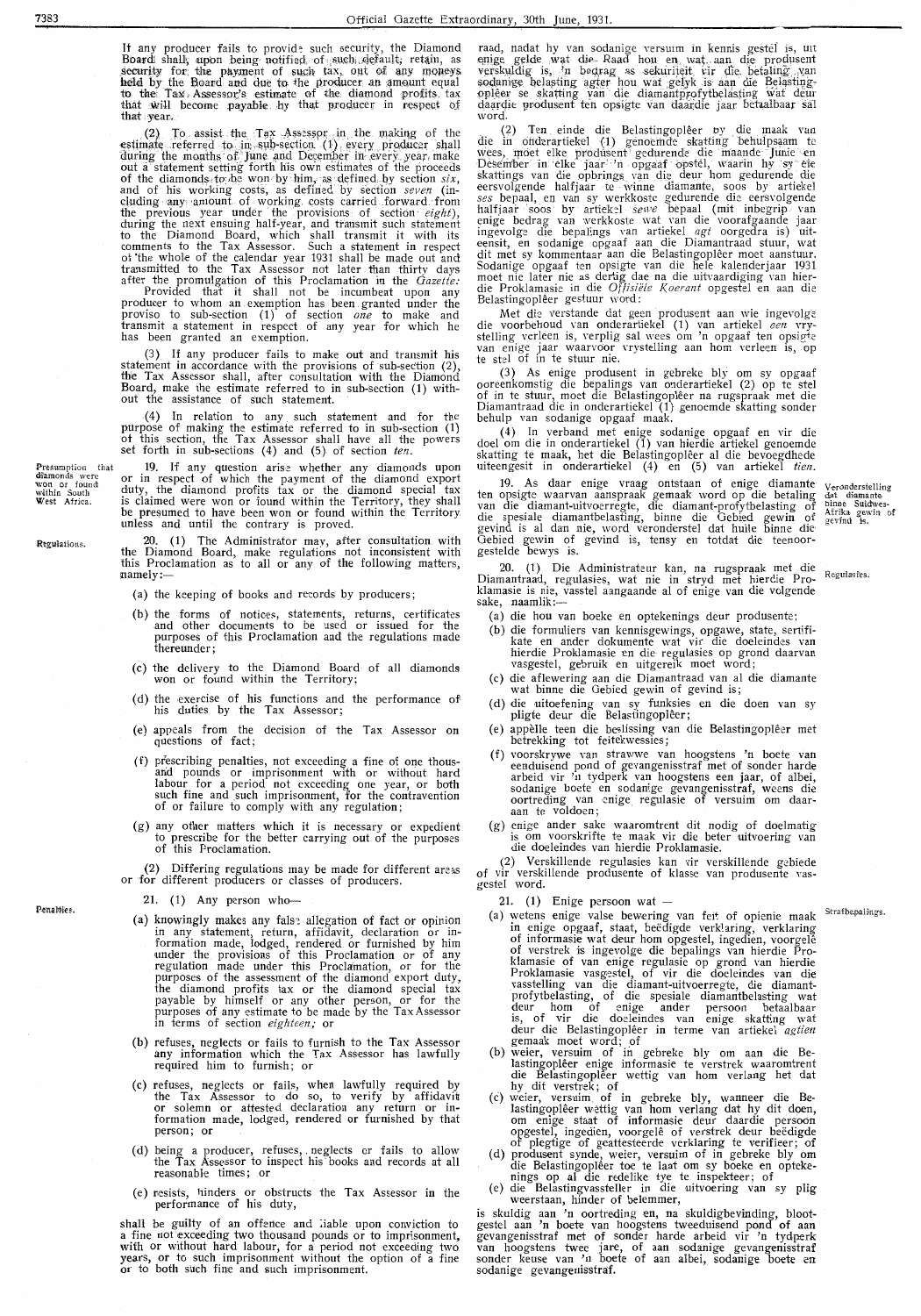(2) The infliction of any punishment under this Procla-<br>mation or any regulation made thereunder shall not in any<br>way affect the liability of the person punished or of any other<br>person to pay any moneys due in respect of t tax.

Title and date of<br>commencement.

22. This Proclamation may be cited as the Diamond Tax-<br>ation Proclamation, 1931, and shall be deemed to have com-<br>menced and come into operation on the first day of January, 1931.

### GOD SAVE THE KING.

Given under my hand and seal at Windhoek this thirtieth day of June, 1931.

A. J. WERTH,

Administrator.

FIRST SCHEDULE.

(2) Die toediening van enige straf kragtens hierdie<br>Proklamasie of enige regulasie op grond daarvan vasgestel,<br>tas die verpligting van die gestrafte persoon of enige ander<br>persoon om enige gelde wat ten opsigte van die dia

22. Hierdie Proklamasie kan as die Diamantbelasting Pro- Tietel en datum<br>klamasie 1931 aangehaal word en word geag op die eerste dag van inwerking-<br>van Januarie 1931 van krag geword en in werking getree \*reding.<br>te hê.

### GOD BEHOEDE DIE KONING.

Gegee onder my handtekening en seël te Windhoek op hierdie dertigste dag van Junie 1931.

A. J. WERTH, Administrateur.

#### EERSTE BYLAE.

| Law Repealed or Amended.                                                                                                                                                                                                                                                                                                        | Extent of Repeal or<br>Amendment.                                                                                  | Wet herroep of gewysig.                                                                                                                                                                                                                                                                                                                         | Mate van Herroeping<br>of Wysiging.                                                                                           |
|---------------------------------------------------------------------------------------------------------------------------------------------------------------------------------------------------------------------------------------------------------------------------------------------------------------------------------|--------------------------------------------------------------------------------------------------------------------|-------------------------------------------------------------------------------------------------------------------------------------------------------------------------------------------------------------------------------------------------------------------------------------------------------------------------------------------------|-------------------------------------------------------------------------------------------------------------------------------|
| Imperial Mining Ordinance for Ger-<br>man South West Africa, dated the<br>eighth day of August, 1905.                                                                                                                                                                                                                           | $sixty$ -four<br>Sections<br>and <i>eighty-six</i> are re-<br>pealed in so far as<br>they relate to dia-<br>monds. | Keiserlike Myn-Ordonnansie vir Duits<br>Suidwes-Afrika, gedagteken die agste<br>dag van Augustus 1905.                                                                                                                                                                                                                                          | Artiekels <i>vier-en-sestig</i><br>ses-en-taggentig<br>en<br>word herroep vir so-<br>ver hulle betrekking<br>op diamante het. |
| Ordinance of the Imperial Chancellor<br>relating to the Imperial Mining Ordi-<br>nance for G.S.W. Africa of 8th<br>August, 1905, dated the twenty-sixth<br>day of February, 1909, as amended<br>by Ordinance of the Imperial Chan-<br>cellor dated the twelfth day of May,<br>1910.                                             | The whole is re-<br>pealed in so far as<br>it relates to dia-<br>monds.                                            | Ordonnansie van die Keiserlike Kan-<br>selier betreffende die Keiserlike Myn-<br>Ordonnansie vir D.S.W. Afrika van<br>8 Augustus 1905, gedagteken die ses-<br>en-twintigste dag van Februarie 1909,<br>soos gewysig by Ordonnansie van<br>die Keiserlike Kanselier gedagteken<br>die twaalfde dag van Mei 1910.                                 | Die hele word her-<br>roep vir sover dit be-<br>trekking het op dia-<br>mante.                                                |
| Ordinance of the Governor of G.S.W.<br>Africa relating to the levy of an<br>export duty on diamonds, dated the<br>twenty-eighth day of February, 1909.                                                                                                                                                                          | The whole is repealed.                                                                                             | Ordonnansie van die Goewerneur<br>van D.S.W. Afrika betreffende die<br>heffing van 'n uitvoerbelasting op<br>diamante, gedagteken die agt-en-twin-<br>tigste dag van Februarie 1909.                                                                                                                                                            | Die hele word herroep.                                                                                                        |
| Luderitz Municipal Carat Tax, dated<br>the twenty-ninth day of December,<br>1909.                                                                                                                                                                                                                                               | The whole is repealed.                                                                                             | Luderitz Munisipale Karaatskatting,<br>gedagteken die negen-en-twintigste<br>dag van Desember 1909.                                                                                                                                                                                                                                             | Die hele word herroep.                                                                                                        |
| Ordinance of the Governor of G.S.W.<br>Africa amending the Ordinance relat-<br>ing to the levy of an export duty<br>on diamonds of 28th February, 1909,<br>dated the fourth day of February,                                                                                                                                    | The whole is repealed.                                                                                             | Ordonnansie van die Goewerneur van<br>D.S.W. Afrika wysigende die Ordon-<br>nansie betreffende die heffing van<br>'n uitvoerbelasting op diamante van<br>28 Februarie 1909, gedagteken die<br>vierde dag van Februarie 1910.                                                                                                                    | Die hele word herroep.                                                                                                        |
| 1910.<br>Levy of a District Council Tax on<br>all producers of Diamonds in the<br>District of Luderitz who are not<br>subject to the Municipal Carat Tax<br>of 29th December, 1909, dated the<br>thirtieth day of September, 1910, with<br>amendment dated the twenty-ninth<br>day of March, 1911.                              | The whole is repealed.                                                                                             | Heffing van Distriksraads-belasting<br>van al die produsente van diamante<br>in die Distrik Luderitz, wat nie aan<br>die Munisipale Karaatskatting van<br>29 Desember 1909, gedagteken die<br>dertigste dag van September 1910<br>met wysiging gedagteken die negen-<br>en-twintigste dag van Maart 1911,<br>onderhewig is nie.                 | Die hele word herroep.                                                                                                        |
| Ordinance of the German Emperor<br>relating to the taxation of Diamond<br>Mining Concerns in German South<br>West Africa, dated the thirtieth day                                                                                                                                                                               | The whole is repealed.                                                                                             | Ordonnansie van die Duitse Keiser<br>betreffende die belasting van Dia-<br>mantmyn-Ondernemings in Duits<br>Suidwes-Afrika, gedagteken die der-<br>tigste dag van Desember 1912.                                                                                                                                                                | Die hele word herroep.                                                                                                        |
| of December, 1912.<br>Ordinance of the Imperial Chancellor<br>for carrying out of the Ordinance of<br>the German Emperor relating to the<br>taxation of Diamond Mining Con-<br>cerns in German South West Africa<br>of 30th December, 1912, dated the<br>twelfth day of January, 1913.                                          | The whole is repealed.                                                                                             | Ordonnansie van die Keiserlike Kan-<br>selier vir uitvoering van die Ordon-<br>nansie van die Duitse Keiser betref-<br>tende die belasting op Diamantmyn-<br>Ondernemings in Duits Suidwes-<br>Afrika van 30 Desember 1912, gedag-<br>teken die twaalfde dag van Januarie<br>1913.                                                              | Die hele word herroep.                                                                                                        |
| Ordinance of the Governor of Ger-<br>man South West Africa for the carry-<br>ing out of the Ordinance of the Ger-<br>man Emperor relating to the taxation<br>of Diamond Mining Concerns in<br>G.S.W. Africa of 30th December,<br>1912, dated the twenty-fifth day of                                                            | The whole is repealed.                                                                                             | Ordonnansie van die Goewerneur van<br>Duits Suidwes-Afrika vir die uit-<br>voering van die Ordonnansie van die<br>Duitse Keiser betreffende die be-<br>lasting op Diamantmyn-Ondernemings<br>in D.S.W. Afrika van 30 Desember<br>1912, gedagteken die vyf-en-twintigste<br>dag van Februarie 1913.                                              | Die hele word herroep.                                                                                                        |
| February, 1913.<br>Ordinance of the Imperial Chancellor<br>putting into force in the Pomona<br>area the Ordinance of the German<br>Emperor, relating to the taxation of<br>Diamond Mining Concerns in G.S.W.<br>Africa of 30th December, 1912, dated<br>the twenty-seventh day of May, 1913.                                    | The whole is repealed.                                                                                             | Ordonnansie van die Keiserlike Kan-<br>selier wat die Ordonnansie van die<br>Duitse Keiser betreffende die be-<br>lasting op Diamantmyn-Ondernemings<br>in D.S.W. Afrika van 30 Desember,<br>1912, gedagteken die sewen-en-twin-<br>tigste dag van Mei 1913 in die<br>Pomona gebied in werking laat tree.                                       | Die hele word herroep.                                                                                                        |
| Supplement to the Ordinance of the<br>Governor of G.S.W. Africa of the<br>25th February, 1913, relating to the<br>carrying out of the Ordinance of<br>the German Emperor concerning the<br>taxation of Diamond Mining Con-<br>cerns in G.S.W. Africa of 30th De-<br>cember, 1912, dated the twenty-second<br>day of July, 1913. | The whole is repealed.                                                                                             | Aanvulling van die Ordonnansie van<br>die Goewerneur van D.S.W. Afrika<br>van 25 Februarie 1913, betreffende<br>die uitvoering van die Ordonnansie<br>van die Duitse Keiser aangaande die<br>op Diamantmyn-Onder-<br>belasting<br>nemings in D.S.W. Afrika van 30 De-<br>sember 1912, gedagteken die twee-<br>en-twintigste dag van Julie 1913. | Die hele word herroep.                                                                                                        |